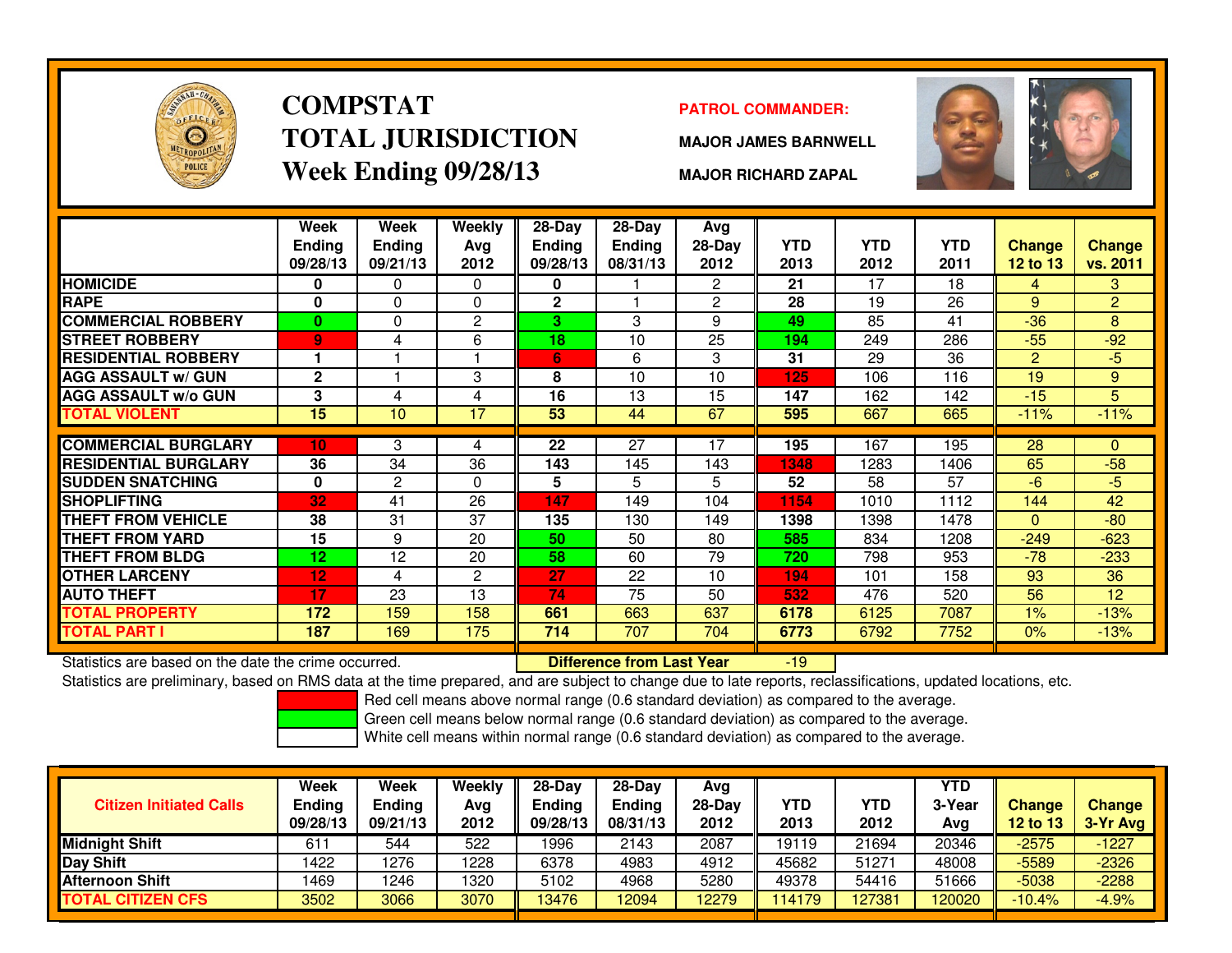

### **COMPSTATPRECINCT COMMANDER:**<br>
PRECINCT COMMANDER: **WEST CHATHAM PRECINCTWeek Ending 09/28/13**

**CAPT. PHILIP REILLEY**



|                             | Week<br><b>Ending</b><br>09/28/13 | Week<br><b>Ending</b><br>09/21/13 | Weekly<br>Avg<br>2012 | $28$ -Day<br>Ending<br>09/28/13 | 28-Day<br><b>Ending</b><br>08/31/13 | Avg<br>$28-Day$<br>2012 | <b>YTD</b><br>2013 | <b>YTD</b><br>2012 | <b>YTD</b><br>2011 | <b>Change</b><br><b>12 to 13</b> | <b>Change</b><br>vs. 2011 |
|-----------------------------|-----------------------------------|-----------------------------------|-----------------------|---------------------------------|-------------------------------------|-------------------------|--------------------|--------------------|--------------------|----------------------------------|---------------------------|
| <b>HOMICIDE</b>             | 0                                 | 0                                 | $\Omega$              | 0                               | 0                                   | $\Omega$                |                    | $\Omega$           | $\overline{2}$     |                                  | $-1$                      |
| <b>RAPE</b>                 | $\bf{0}$                          | $\Omega$                          | $\Omega$              | 0                               | $\Omega$                            |                         | 6                  | 6                  | 6                  | $\Omega$                         | $\Omega$                  |
| <b>COMMERCIAL ROBBERY</b>   | $\mathbf{0}$                      | 0                                 | $\Omega$              | $\bf{0}$                        | 0                                   | 2                       | 4                  | 17                 | 8                  | $-13$                            | $-4$                      |
| <b>STREET ROBBERY</b>       | $\overline{2}$                    | 0                                 |                       | 3                               |                                     | 3                       | 22                 | 30                 | 34                 | -8                               | $-12$                     |
| <b>RESIDENTIAL ROBBERY</b>  | 0                                 | 0                                 | $\Omega$              | 0                               | 0                                   | 0                       | 5                  | 5                  | 5                  | $\Omega$                         | $\Omega$                  |
| <b>AGG ASSAULT w/ GUN</b>   | $\bf{0}$                          | $\Omega$                          | 0                     | $\mathbf{0}$                    | $\Omega$                            |                         | 12                 | 12                 | 24                 | $\Omega$                         | $-12$                     |
| <b>AGG ASSAULT w/o GUN</b>  |                                   | $\overline{2}$                    |                       | 3                               | $\overline{2}$                      | $\overline{2}$          | 26                 | 22                 | 27                 | $\overline{4}$                   | $-1$                      |
| <b>TOTAL VIOLENT</b>        | 3                                 | $\overline{2}$                    | $\overline{2}$        | 6                               | 3                                   | 9                       | 76                 | 92                 | 106                | $-17%$                           | $-28%$                    |
|                             |                                   |                                   |                       |                                 |                                     |                         |                    |                    |                    |                                  |                           |
| <b>COMMERCIAL BURGLARY</b>  | 0                                 |                                   |                       | 3                               | 4                                   | 3                       | 24                 | 25                 | 21                 | -1                               | 3                         |
| <b>RESIDENTIAL BURGLARY</b> | 7                                 | $\overline{7}$                    | 6                     | 27                              | 27                                  | 23                      | 227                | 206                | 209                | 21                               | 18                        |
| <b>SUDDEN SNATCHING</b>     | $\bf{0}$                          | 0                                 | $\Omega$              | 0                               | $\Omega$                            |                         | $\bf{0}$           | 8                  | 6                  | $-8$                             | $-6$                      |
| <b>SHOPLIFTING</b>          | 0                                 | 5                                 | 2                     | 10                              | 12                                  | 10                      | 109                | 97                 | 120                | 12                               | $-11$                     |
| <b>THEFT FROM VEHICLE</b>   | 5                                 | 7                                 | 5                     | 29                              | 28                                  | 22                      | 203                | 200                | 197                | 3                                | 6                         |
| <b>THEFT FROM YARD</b>      | 3                                 | 0                                 | 3                     | 6                               | 6                                   | 13                      | 77                 | 133                | 203                | $-56$                            | $-126$                    |
| <b>THEFT FROM BLDG</b>      | 3                                 | 3                                 | 3                     | 12                              | 11                                  | 12                      | 102                | 126                | 149                | $-24$                            | $-47$                     |
| <b>OTHER LARCENY</b>        | ٠                                 | $\overline{c}$                    | $\Omega$              | 3                               | 4                                   | $\overline{2}$          | 16                 | 17                 | 28                 | $-1$                             | $-12$                     |
| <b>AUTO THEFT</b>           | 3                                 | 8                                 | $\overline{c}$        | 20                              | 24                                  | $\overline{ }$          | 80                 | 67                 | 114                | 13                               | $-34$                     |
| <b>TOTAL PROPERTY</b>       | 22                                | 33                                | 23                    | 110                             | 116                                 | 91                      | 838                | 879                | 1047               | $-5%$                            | $-20%$                    |
| <b>TOTAL PART I</b>         | 25                                | 35                                | 25                    | 116                             | 119                                 | 101                     | 914                | 971                | 1153               | $-6%$                            | $-21%$                    |

Statistics are based on the date the crime occurred. **Difference from Last Year** 

-57

Statistics are preliminary, based on RMS data at the time prepared, and are subject to change due to late reports, reclassifications, updated locations, etc.

Red cell means above normal range (0.6 standard deviation) as compared to the average.

Green cell means below normal range (0.6 standard deviation) as compared to the average.

| <b>Citizen Initiated Calls</b> | Week<br><b>Ending</b><br>09/28/13 | Week<br>Ending<br>09/21/13 | <b>Weekly</b><br>Avg<br>2012 | $28-Day$<br><b>Ending</b><br>09/28/13 | $28$ -Dav<br><b>Endina</b><br>08/31/13 | Avg<br>28-Day<br>2012 | YTD<br>2013 | YTD<br>2012 | <b>YTD</b><br>3-Year<br>Avg | Change<br>12 to 13 | <b>Change</b><br>3-Yr Avg |
|--------------------------------|-----------------------------------|----------------------------|------------------------------|---------------------------------------|----------------------------------------|-----------------------|-------------|-------------|-----------------------------|--------------------|---------------------------|
| <b>Midnight Shift</b>          | 120                               | 117                        | 100                          | 388                                   | 418                                    | 401                   | 3760        | 4342        | 4004                        | $-582$             | $-244$                    |
| <b>IDay Shift</b>              | 303                               | 253                        | 248                          | 2420                                  | 1016                                   | 993                   | 9418        | 10237       | 9747                        | $-819$             | $-329$                    |
| Afternoon Shift                | 312                               | 258                        | 271                          | 1019                                  | 909                                    | 1086                  | 10102       | 11110       | 10573                       | $-1008$            | $-471$                    |
| <b>TOTAL CITIZEN CFS</b>       | 735                               | 735                        | 620                          | 3827                                  | 2343                                   | 2479                  | 23280       | 25689       | 24324                       | $-9.4%$            | $-4.3%$                   |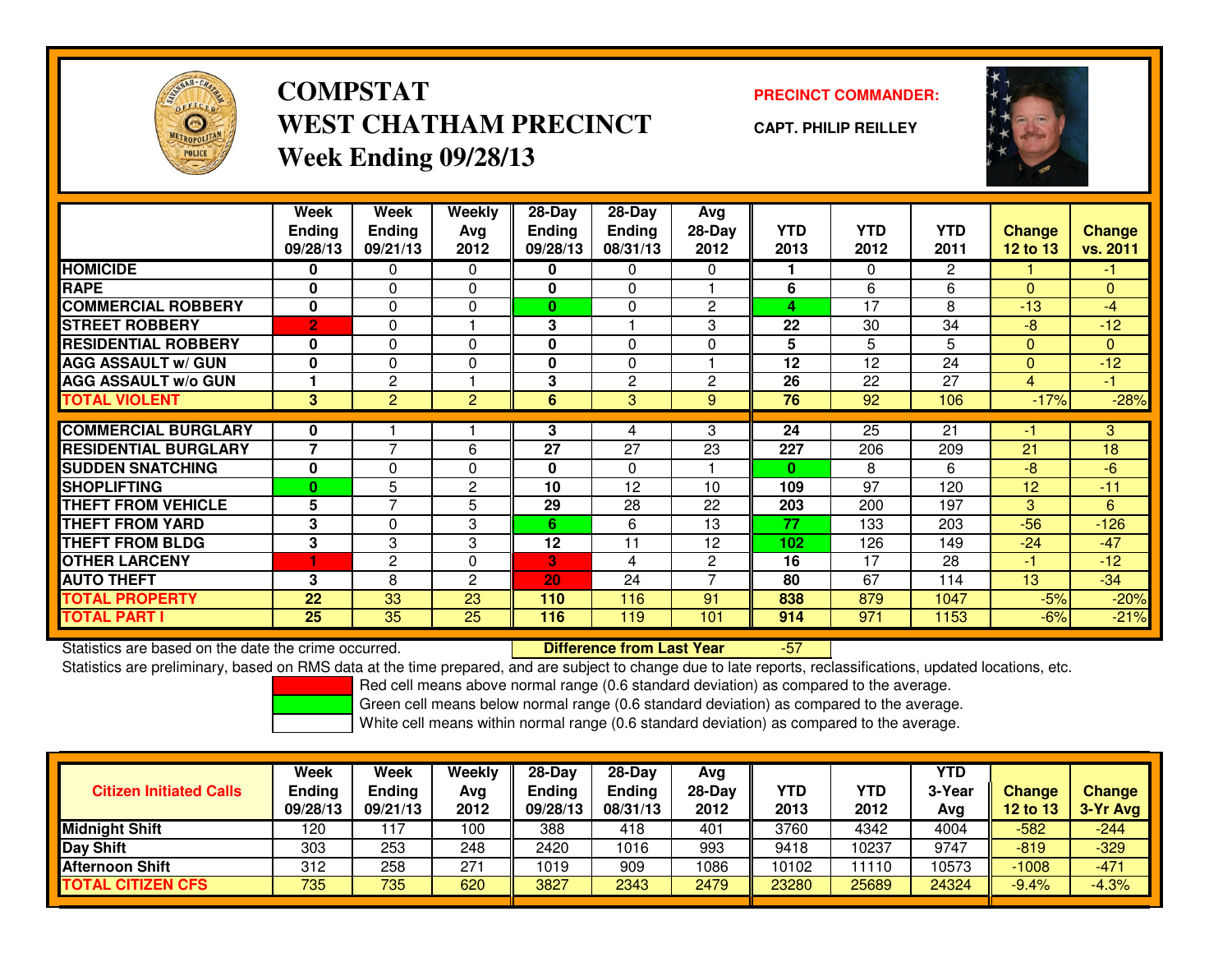

## **COMPSTATDOWNTOWN PRECINCTWeek Ending 09/28/13**

### **PRECINCT COMMANDER:**

**CAPT. MIKE WILKINS**

<sup>45</sup>



|                             | <b>Week</b>              | Week           | Weekly         | $28$ -Day     | $28$ -Day      | Avg            |            |            |            |                |                |
|-----------------------------|--------------------------|----------------|----------------|---------------|----------------|----------------|------------|------------|------------|----------------|----------------|
|                             | <b>Ending</b>            | <b>Ending</b>  | Avg            | <b>Ending</b> | <b>Ending</b>  | 28-Day         | <b>YTD</b> | <b>YTD</b> | <b>YTD</b> | <b>Change</b>  | <b>Change</b>  |
|                             | 09/28/13                 | 09/21/13       | 2012           | 09/28/13      | 08/31/13       | 2012           | 2013       | 2012       | 2011       | 12 to 13       | vs. 2011       |
| <b>HOMICIDE</b>             | 0                        | 0              | $\Omega$       | 0             |                |                | 8          | 6          | 4          | $\overline{2}$ | $\overline{4}$ |
| <b>RAPE</b>                 | 0                        | 0              | $\mathbf 0$    | 0             | $\Omega$       | $\Omega$       | 6          | 5          | 5          |                |                |
| <b>COMMERCIAL ROBBERY</b>   | $\bf{0}$                 | 0              | $\Omega$       | $\bf{0}$      | $\Omega$       |                | 9          | 9          | 5          | $\Omega$       | 4              |
| <b>STREET ROBBERY</b>       | $\mathbf{2}$             | 3              | $\overline{c}$ | 6             | 4              | 8              | 73         | 77         | 84         | -4             | $-11$          |
| <b>RESIDENTIAL ROBBERY</b>  | 0                        |                | $\Omega$       |               |                |                | 6          | 6          | 10         | $\mathbf{0}$   | $-4$           |
| <b>AGG ASSAULT w/ GUN</b>   |                          | 0              |                |               | $\Omega$       | $\overline{2}$ | 30         | 19         | 24         | 11             | 6              |
| <b>AGG ASSAULT w/o GUN</b>  |                          | 2              |                | 5             | 5              | 5              | 34         | 50         | 27         | $-16$          | $\overline{ }$ |
| <b>TOTAL VIOLENT</b>        | 4                        | 6              | 4              | 13            | 11             | 17             | 166        | 172        | 159        | $-3%$          | 4%             |
| <b>COMMERCIAL BURGLARY</b>  | 3                        | 0              |                | 5             | 6              | $\overline{2}$ | 27         | 23         | 40         | 4              | $-13$          |
| <b>RESIDENTIAL BURGLARY</b> | 3                        | $\overline{2}$ | 3              | 8             | 8              | 12             | 126        | 115        | 140        | 11             | $-14$          |
|                             |                          |                |                |               |                |                |            |            |            |                |                |
| <b>SUDDEN SNATCHING</b>     | $\mathbf{0}$             | 7              | $\Omega$       | 3             | 3              | $\overline{c}$ | 28         | 27         | 20         |                | 8              |
| <b>SHOPLIFTING</b>          | 8                        |                | 3              | 25            | 24             | 11             | 164        | 102        | 129        | 62             | 35             |
| <b>THEFT FROM VEHICLE</b>   | $\overline{\phantom{a}}$ | 3              | 7              | 19            | 15             | 29             | 278        | 292        | 261        | $-14$          | 17             |
| <b>THEFT FROM YARD</b>      | $\overline{2}$           | 4              | 5              | 11            | 11             | 19             | 179        | 183        | 288        | -4             | $-109$         |
| <b>THEFT FROM BLDG</b>      | $\overline{2}$           | 2              | 5              | 11            | 13             | 18             | 134        | 180        | 193        | $-46$          | $-59$          |
| <b>OTHER LARCENY</b>        |                          | 0              |                | 3             | $\overline{2}$ | $\overline{c}$ | 44         | 20         | 48         | 24             | $-4$           |
| <b>AUTO THEFT</b>           | $\bf{0}$                 | 6              | $\overline{c}$ | 9             | 10             | 8              | 87         | 74         | 64         | 13             | 23             |
| <b>TOTAL PROPERTY</b>       | 26                       | 25             | 25             | 94            | 92             | 104            | 1067       | 1016       | 1183       | 5%             | $-10%$         |
| <b>TOTAL PART I</b>         | 30                       | 31             | 30             | 107           | 103            | 121            | 1233       | 1188       | 1342       | 4%             | $-8%$          |

Statistics are based on the date the crime occurred. **Difference from Last Year** 

Statistics are preliminary, based on RMS data at the time prepared, and are subject to change due to late reports, reclassifications, updated locations, etc.

Red cell means above normal range (0.6 standard deviation) as compared to the average.

Green cell means below normal range (0.6 standard deviation) as compared to the average.

| <b>Citizen Initiated Calls</b> | <b>Week</b><br><b>Ending</b><br>09/28/13 | Week<br>Ending<br>09/21/13 | Weekly<br>Avg<br>2012 | $28-Day$<br><b>Ending</b><br>09/28/13 | $28-Dav$<br><b>Ending</b><br>08/31/13 | Avg<br>$28-Dav$<br>2012 | <b>YTD</b><br>2013 | <b>YTD</b><br>2012 | <b>YTD</b><br>3-Year<br>Avg | Change<br>12 to 13 | <b>Change</b><br>$3-Yr$ Avg |
|--------------------------------|------------------------------------------|----------------------------|-----------------------|---------------------------------------|---------------------------------------|-------------------------|--------------------|--------------------|-----------------------------|--------------------|-----------------------------|
| <b>Midnight Shift</b>          | 136                                      | 120                        | 120                   | 429                                   | 433                                   | 480                     | 4223               | 4832               | 4563                        | $-609$             | $-340$                      |
| Day Shift                      | 236                                      | 220                        | 210                   | 863                                   | 859                                   | 838                     | 8103               | 8744               | 8314                        | $-641$             | $-211$                      |
| <b>Afternoon Shift</b>         | 250                                      | 239                        | 222                   | 901                                   | 909                                   | 889                     | 8900               | 9357               | 8984                        | $-457$             | $-84$                       |
| <b>TOTAL CITIZEN CFS</b>       | 622                                      | 579                        | 552                   | 2193                                  | 2201                                  | 2207                    | 21226              | 22933              | 21861                       | $-7.4%$            | $-2.9%$                     |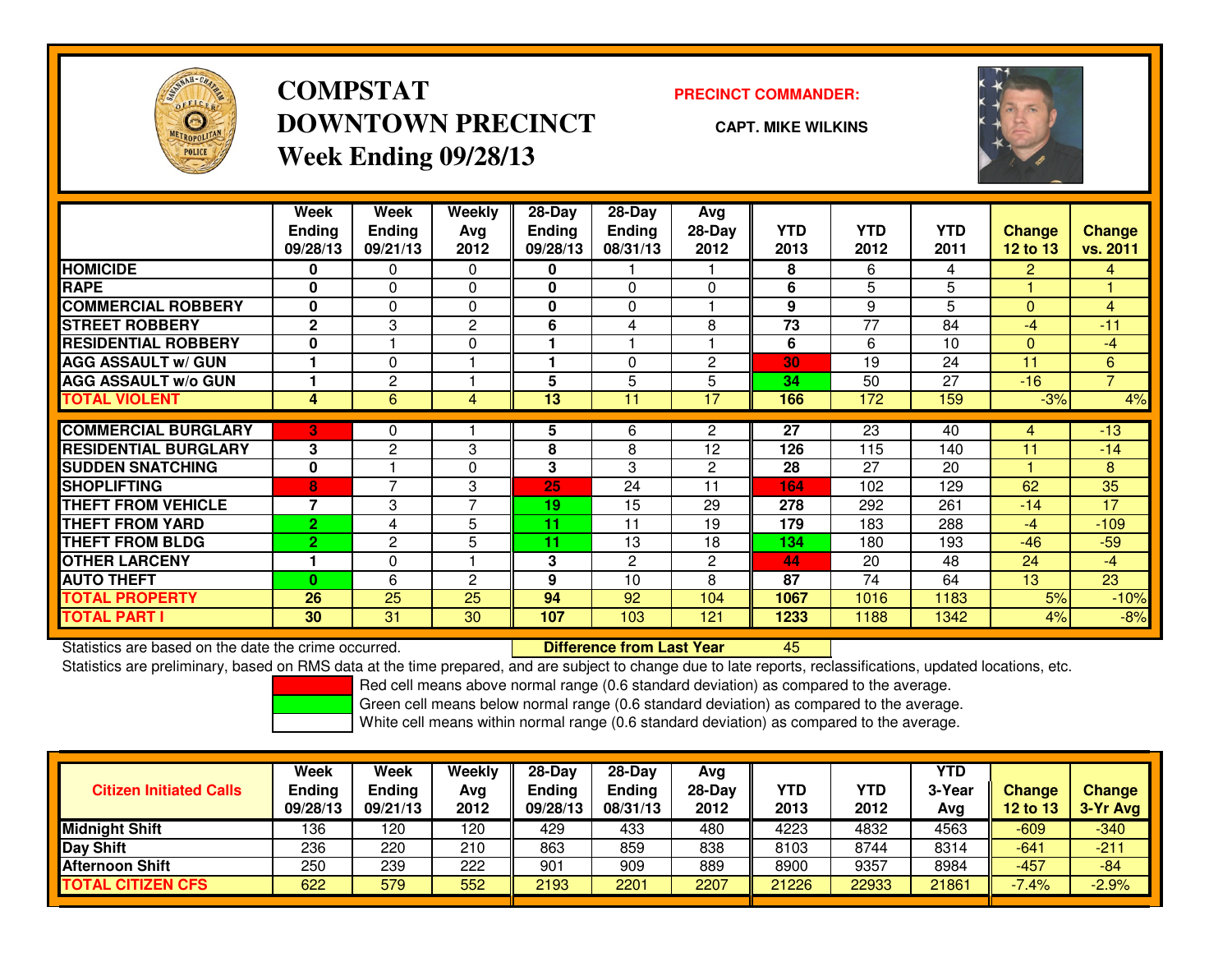

# **COMPSTATCENTRAL PRECINCT CAPT. DEVONN ADAMSWeek Ending 09/28/13**

**PRECINCT COMMANDER:**



|                             | Week                      | Week                      | <b>Weekly</b> | 28-Day             | 28-Day                    | Avg              |                    |                    |                    |                                  |                           |
|-----------------------------|---------------------------|---------------------------|---------------|--------------------|---------------------------|------------------|--------------------|--------------------|--------------------|----------------------------------|---------------------------|
|                             | <b>Ending</b><br>09/28/13 | <b>Ending</b><br>09/21/13 | Avg<br>2012   | Ending<br>09/28/13 | <b>Ending</b><br>08/31/13 | $28-Day$<br>2012 | <b>YTD</b><br>2013 | <b>YTD</b><br>2012 | <b>YTD</b><br>2011 | <b>Change</b><br><b>12 to 13</b> | <b>Change</b><br>vs. 2011 |
| <b>HOMICIDE</b>             | 0                         | 0                         | $\Omega$      | 0                  | 0                         |                  | 7                  | 5                  | 8                  | $\overline{2}$                   | $-1$                      |
| <b>RAPE</b>                 | 0                         | 0                         | $\Omega$      | 0                  | 0                         | 0                | 5                  |                    | 8                  | 4                                | $-3$                      |
| <b>COMMERCIAL ROBBERY</b>   | $\mathbf{0}$              | 0                         | $\Omega$      |                    |                           | $\overline{2}$   | 11                 | 12                 | 5                  | $-1$                             | 6                         |
|                             |                           |                           |               |                    |                           |                  |                    |                    |                    |                                  |                           |
| <b>STREET ROBBERY</b>       | 5                         | 0                         | 2             | 5                  |                           |                  | 47                 | 61                 | 93                 | $-14$                            | $-46$                     |
| <b>RESIDENTIAL ROBBERY</b>  | 0                         | 0                         | 0             |                    |                           | 0                | 5                  | 3                  | 5                  | $\overline{2}$                   | $\mathbf{0}$              |
| <b>AGG ASSAULT w/ GUN</b>   | $\bf{0}$                  | 0                         |               | $\overline{2}$     | 5                         | 4                | 41                 | 39                 | 40                 | $\overline{c}$                   |                           |
| <b>AGG ASSAULT w/o GUN</b>  | $\bf{0}$                  | 0                         |               | 4                  | 3                         | 3                | 43                 | 38                 | 36                 | 5                                | $\overline{7}$            |
| <b>TOTAL VIOLENT</b>        | $5\phantom{.0}$           | $\Omega$                  | 4             | 13                 | 11                        | 16               | 159                | 159                | 195                | 0%                               | $-18%$                    |
| <b>COMMERCIAL BURGLARY</b>  |                           |                           |               |                    |                           |                  |                    | 34                 | 74                 |                                  |                           |
|                             | 3                         |                           |               | 6                  | 9                         | 4                | 65                 |                    |                    | 31                               | -9                        |
| <b>RESIDENTIAL BURGLARY</b> | 9                         | 10                        | 10            | 41                 | 38                        | 39               | 338                | 376                | 434                | $-38$                            | $-96$                     |
| <b>SUDDEN SNATCHING</b>     | $\mathbf 0$               | 0                         | $\Omega$      |                    |                           |                  | 9                  | 10                 | 18                 | -1                               | $-9$                      |
| <b>SHOPLIFTING</b>          | $\mathbf{2}$              | 0                         |               | 4                  | 5                         | 4                | 72                 | 30                 | 45                 | 42                               | 27                        |
| <b>THEFT FROM VEHICLE</b>   | 12                        | 9                         | 9             | 42                 | 42                        | 35               | 355                | 337                | 408                | 18                               | $-53$                     |
| <b>THEFT FROM YARD</b>      | 6                         | 3                         | 5             | 20                 | 19                        | 20               | 155                | 216                | 342                | $-61$                            | $-187$                    |
| <b>THEFT FROM BLDG</b>      | $\mathbf{2}$              | 4                         | 3             | 10                 | 11                        | 12               | 150                | 131                | 217                | 19                               | $-67$                     |
| <b>OTHER LARCENY</b>        | 4                         |                           | $\Omega$      | 10                 | 8                         |                  | 39                 | 14                 | 23                 | 25                               | 16                        |
| <b>AUTO THEFT</b>           | 10                        | 5                         | 3             | 27                 | 23                        | 12               | 168                | 113                | 154                | 55                               | 14                        |
| <b>TOTAL PROPERTY</b>       | 48                        | 33                        | 32            | 161                | 156                       | 128              | 1351               | 1261               | 1715               | 7%                               | $-21%$                    |
| <b>TOTAL PART I</b>         | 53                        | 33                        | 36            | 174                | 167                       | 145              | 1510               | 1420               | 1910               | 6%                               | $-21%$                    |

Statistics are based on the date the crime occurred. **Difference from Last Year** 

Statistics are based on the date the crime occurred. **Difference from Last Year 190 Man**d Statistics are based on the date trime occurred.<br>Statistics are preliminary, based on RMS data at the time prepared, and are subject

Red cell means above normal range (0.6 standard deviation) as compared to the average.

Green cell means below normal range (0.6 standard deviation) as compared to the average.

| <b>Citizen Initiated Calls</b> | Week<br><b>Ending</b><br>09/28/13 | Week<br>Ending<br>09/21/13 | Weekly<br>Avg<br>2012 | $28-Day$<br><b>Ending</b><br>09/28/13 | $28-Dav$<br><b>Ending</b><br>08/31/13 | Avg<br>$28-Day$<br>2012 | <b>YTD</b><br>2013 | <b>YTD</b><br>2012 | <b>YTD</b><br>3-Year<br>Avg | Change<br>12 to 13 | <b>Change</b><br>3-Yr Avg |
|--------------------------------|-----------------------------------|----------------------------|-----------------------|---------------------------------------|---------------------------------------|-------------------------|--------------------|--------------------|-----------------------------|--------------------|---------------------------|
| <b>Midnight Shift</b>          | 136                               | 106                        | 116                   | 435                                   | 446                                   | 463                     | 4135               | 4709               | 4453                        | $-574$             | $-318$                    |
| <b>Day Shift</b>               | 302                               | 274                        | 269                   | 1076                                  | 1060                                  | 1078                    | 9575               | 10945              | 9504                        | $-1370$            | 71                        |
| Afternoon Shift                | 318                               | 248                        | 291                   | 122                                   | 1102                                  | 163                     | 10369              | 11819              | 11202                       | $-1450$            | $-833$                    |
| <b>TOTAL CITIZEN CFS</b>       | 756                               | 628                        | 676                   | 2633                                  | 2608                                  | 2704                    | 24079              | 27473              | 25159                       | $-12.4%$           | $-4.3%$                   |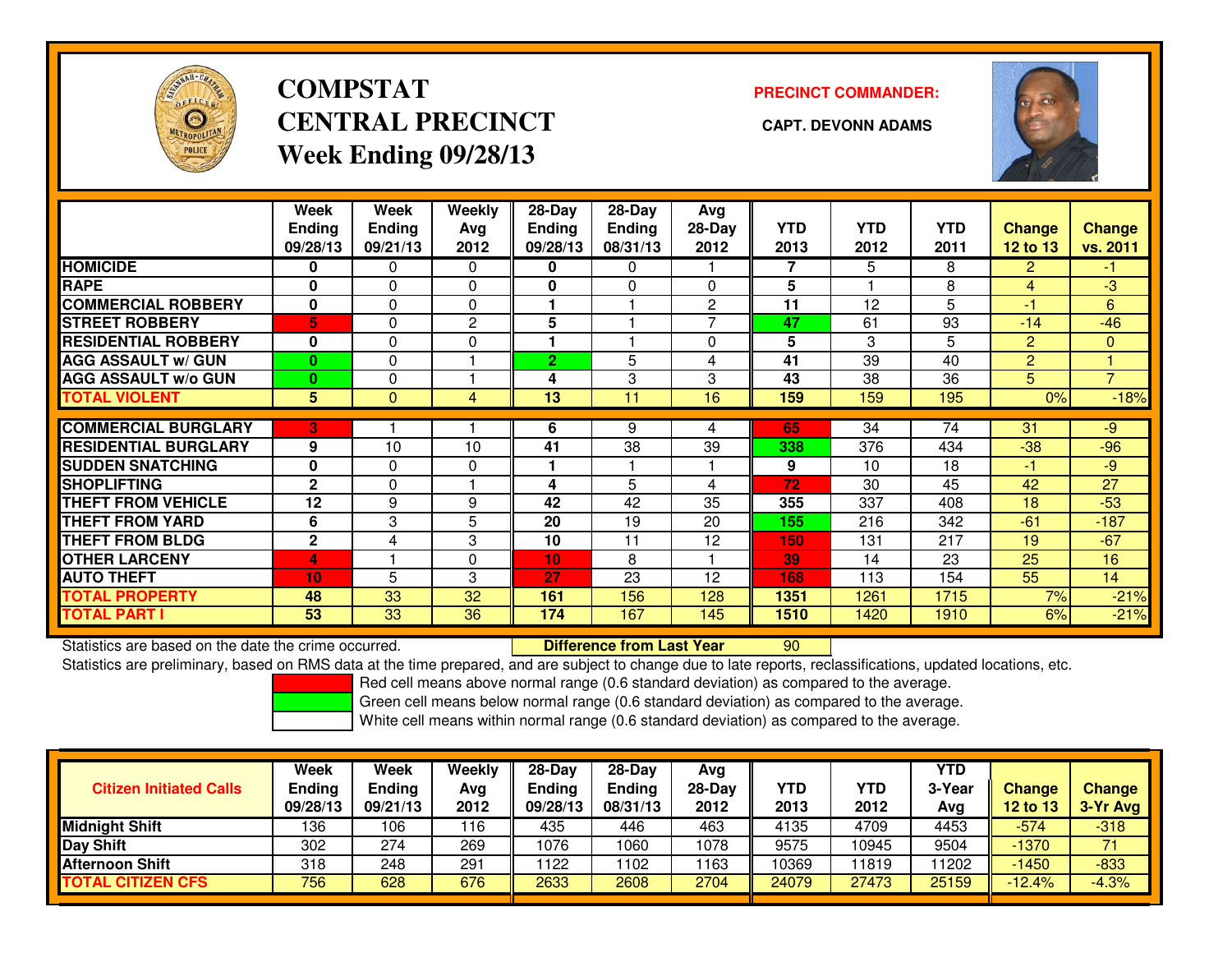

### **COMPSTAT PRECINCT COMMANDER: SOUTHSIDE PRECINCT CAPT. DEAN FAGERSTROMWeek Ending 09/28/13**



|                             | Week<br><b>Ending</b><br>09/28/13 | Week<br><b>Ending</b><br>09/21/13 | Weekly<br>Avg<br>2012 | $28-Day$<br><b>Ending</b><br>09/28/13 | 28-Day<br><b>Ending</b><br>08/31/13 | Avg<br>$28-Day$<br>2012 | <b>YTD</b><br>2013 | <b>YTD</b><br>2012 | <b>YTD</b><br>2011 | <b>Change</b><br><b>12 to 13</b> | Change<br>vs. 2011 |
|-----------------------------|-----------------------------------|-----------------------------------|-----------------------|---------------------------------------|-------------------------------------|-------------------------|--------------------|--------------------|--------------------|----------------------------------|--------------------|
| <b>HOMICIDE</b>             | 0                                 | 0                                 | $\mathbf{0}$          | 0                                     | $\Omega$                            | $\Omega$                | 3                  |                    | З                  | 2                                | 0                  |
| <b>RAPE</b>                 | 0                                 | $\Omega$                          | 0                     |                                       |                                     | $\Omega$                | 5                  | 4                  | 5                  |                                  | $\mathbf{0}$       |
| <b>COMMERCIAL ROBBERY</b>   | 0                                 | $\Omega$                          |                       | $\mathbf{2}$                          | 2                                   | 3                       | 15                 | 29                 | 15                 | $-14$                            | $\mathbf{0}$       |
| <b>STREET ROBBERY</b>       | $\bf{0}$                          | $\Omega$                          |                       | 3                                     | 3                                   | 4                       | 23                 | 44                 | 46                 | $-21$                            | $-23$              |
| <b>RESIDENTIAL ROBBERY</b>  |                                   | $\Omega$                          | $\Omega$              | B                                     | $\overline{c}$                      |                         | $\overline{7}$     | 9                  | 10                 | $-2$                             | $-3$               |
| <b>AGG ASSAULT w/ GUN</b>   | 0                                 | $\Omega$                          | 0                     | $\mathbf{2}$                          | $\overline{c}$                      |                         | 11                 | 11                 | 9                  | $\Omega$                         | $\overline{2}$     |
| <b>AGG ASSAULT w/o GUN</b>  | 0                                 | 0                                 |                       | $\mathbf{0}$                          |                                     | 2                       | 23                 | 24                 | 22                 | -1                               |                    |
| <b>TOTAL VIOLENT</b>        |                                   | $\Omega$                          | 3                     | 11                                    | 11                                  | 12 <sub>2</sub>         | 87                 | 122                | 110                | $-29%$                           | $-21%$             |
|                             |                                   |                                   |                       |                                       |                                     |                         |                    |                    |                    |                                  |                    |
| <b>COMMERCIAL BURGLARY</b>  | 3                                 | 0                                 |                       | 6                                     | 5                                   | 6                       | 46                 | $\overline{56}$    | $\overline{36}$    | $-10$                            | 10                 |
| <b>RESIDENTIAL BURGLARY</b> | 7                                 | 8                                 | 8                     | 26                                    | 28                                  | 31                      | 292                | 282                | 250                | 10                               | 42                 |
| <b>SUDDEN SNATCHING</b>     | 0                                 |                                   | $\mathbf{0}$          |                                       |                                     |                         | 8                  | 7                  | 6                  |                                  | $\overline{2}$     |
| <b>SHOPLIFTING</b>          | 10                                | 14                                | 14                    | 59                                    | 65                                  | 57                      | 532                | 533                | 594                | -1                               | $-62$              |
| <b>THEFT FROM VEHICLE</b>   | 6                                 | 6                                 | 8                     | 21                                    | 20                                  | 33                      | 270                | 298                | 256                | $-28$                            | 14                 |
| <b>THEFT FROM YARD</b>      |                                   |                                   | 3                     | 6                                     | 5                                   | 13                      | 74                 | 140                | 135                | $-66$                            | $-61$              |
| <b>THEFT FROM BLDG</b>      | 3                                 | $\overline{c}$                    | 5                     | 15                                    | 13                                  | 19                      | 187                | 199                | 209                | $-12$                            | $-22$              |
| <b>OTHER LARCENY</b>        | 4                                 |                                   | $\mathbf 0$           | 6                                     | 4                                   | $\overline{c}$          | 52                 | 22                 | 27                 | 30                               | 25                 |
| <b>AUTO THEFT</b>           |                                   | $\overline{2}$                    | 3                     | 5.                                    | 4                                   | 13                      | 87                 | 130                | 91                 | $-43$                            | $-4$               |
| TOTAL PROPERTY              | 35                                | 35                                | 43                    | 145                                   | 145                                 | 173                     | 1548               | 1667               | 1604               | $-7%$                            | $-3%$              |
| <b>TOTAL PART I</b>         | 36                                | 35                                | 46                    | 156                                   | 156                                 | 185                     | 1635               | 1789               | 1714               | $-9%$                            | $-5%$              |

Statistics are based on the date the crime occurred. **Difference from Last Year** 

-154

Statistics are preliminary, based on RMS data at the time prepared, and are subject to change due to late reports, reclassifications, updated locations, etc.

Red cell means above normal range (0.6 standard deviation) as compared to the average.

Green cell means below normal range (0.6 standard deviation) as compared to the average.

| <b>Citizen Initiated Calls</b> | Week<br>Ending<br>09/28/13 | Week<br><b>Ending</b><br>09/21/13 | Weekly<br>Avg<br>2012 | $28-Day$<br><b>Ending</b><br>09/28/13 | 28-Dav<br><b>Ending</b><br>08/31/13 | Avg<br>$28-Day$<br>2012 | YTD<br>2013 | YTD<br>2012 | YTD<br>3-Year<br>Avg | <b>Change</b><br>12 to 13 | <b>Change</b><br>3-Yr Avg |
|--------------------------------|----------------------------|-----------------------------------|-----------------------|---------------------------------------|-------------------------------------|-------------------------|-------------|-------------|----------------------|---------------------------|---------------------------|
| <b>Midnight Shift</b>          | 103                        | 102                               | 91                    | 348                                   | 423                                 | 363                     | 3302        | 3773        | 3529                 | $-471$                    | $-227$                    |
| Day Shift                      | 288                        | 256                               | 239                   | 986                                   | 1024                                | 956                     | 9062        | 10383       | 9504                 | $-1321$                   | $-442$                    |
| Afternoon Shift                | 280                        | 228                               | 253                   | 943                                   | 980                                 | 1012                    | 9284        | 10378       | 9772                 | $-1094$                   | $-488$                    |
| <b>TOTAL CITIZEN CFS</b>       | 671                        | 586                               | 583                   | 2277                                  | 2427                                | 2330                    | 21648       | 24534       | 22805                | $-11.8%$                  | $-5.1%$                   |